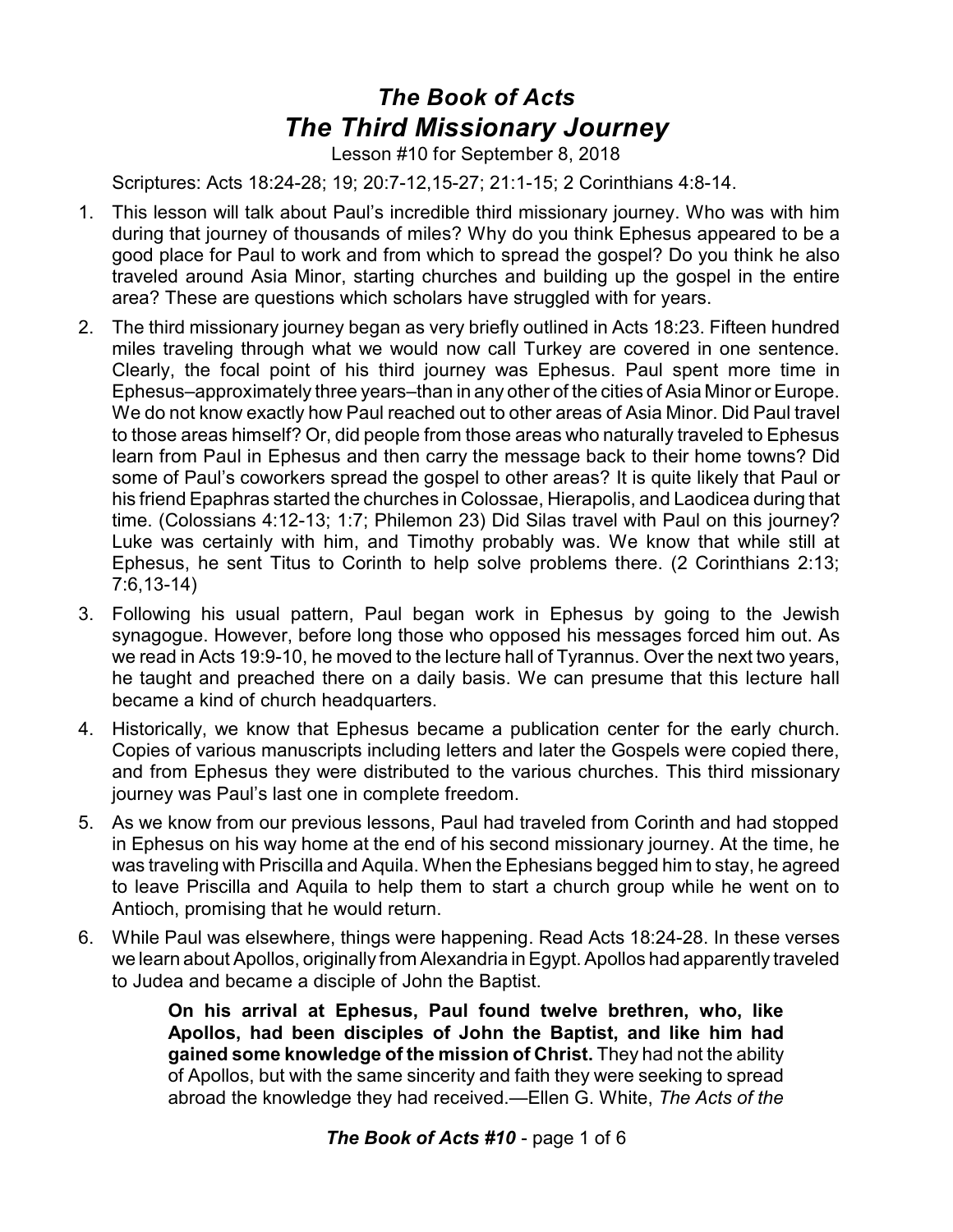*Apostles*\* 282.1. [Bold type is added.]

- 7. When Apollos arrived in Ephesus, he was preaching about "The Way" of the Lord as he had learned it from John the Baptist. Then, he met Priscilla and Aquila, and they informed him further about the ministry and death of Jesus Christ. Later, Apollos decided to go to Achaia and specifically to Corinth. So, the believers in Ephesus gave him a letter of recommendation.
- 8. What do you think was the difference between John's baptism and the baptism of Jesus? Or, was it the baptism of the Holy Spirit as at Pentecost? It is very likely that these expressions involve more than just the baptisms themselves, but instead, implied teaching the full stories that these men taught and lived while on earth. It is important to note that the Gospels suggest that the preaching of John had reached the Jews of Judea and Galilee; but, in this story it is clear that those messages had spread to a much larger area.
- 9. After Apollos had ministered in Ephesus for some time, he left with his letter of recommendation to go to Corinth. Then, Paul arrived.
	- **Acts 19:1-7:** While Apollos was in Corinth, Paul traveled through the interior of the province and arrived in Ephesus. There he found some disciples  $^{\text{2}}$ and asked them, "Did you receive the Holy Spirit when you became believers?"

"We have not even heard that there is a Holy Spirit," they answered.

<sup>3</sup> "Well, then, what kind of baptism did you receive?" Paul asked.

"The baptism of John," they answered.

<sup>4</sup> Paul said, "The baptism of John was for those who turned from their sins; and he told the people of Israel to believe in the one who was coming after him—that is, in Jesus."

<sup>5</sup> When they heard this, they were baptized in the name of the Lord Jesus. <sup>6</sup>**Paul placed his hands on them, and the Holy Spirit came upon them; they spoke in strange tongues and also proclaimed God's message. <sup>7</sup>They were about twelve men in all.**—American Bible Society. (1992). *The Holy Bible: The Good News Translation*\* (2nd ed., Acts 19:1-7). New York: American Bible Society*.* [Bold type is added.]

- 10. When Paul first arrived in Ephesus, he met those 12 men who had been disciples of John the Baptist. After informing them further about the life and ministry and death of Jesus, why was it necessary for them to be rebaptized?
- 11. Do you think that everyone who received the baptism of the Holy Spirit, as these men did, from Paul, were able to speak fluently in any language where they traveled in the future? Did everyone who received baptism in the early days of the Christian church also receive the baptism of the Holy Spirit?

The Holy Spirit did for them [the first disciples] that which [40] they could not have accomplished for themselves in a lifetime. They could now proclaim the truths of the gospel abroad, speaking with accuracy the languages of those for whom they were laboring. This miraculous gift was a strong evidence to the world that their commission bore the signet of Heaven. **From this time forth the language of the disciples was pure, simple, and accurate, whether they spoke in their native tongue or in a foreign language.**—Ellen G. White, *The Acts of the Apostles*\* 39.2. [Bold type and *The Book of Acts #10* - page 2 of 6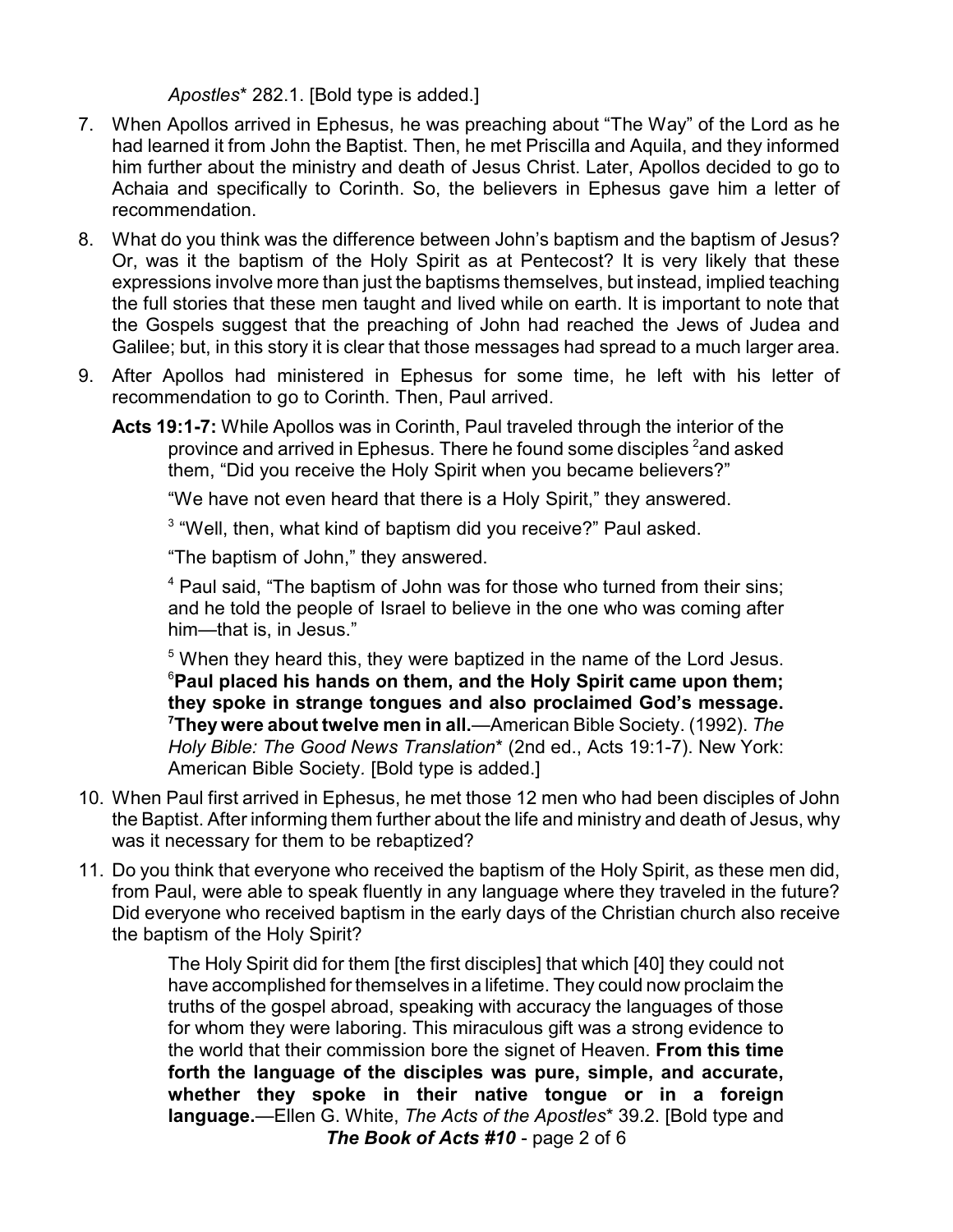content in brackets are added.]

How may people received that gift?

- 12. It is clear that after a period of time, Paul's work had a significant impact on the city of Ephesus. Even his enemies admitted as much. (See Acts 19:26.)
- 13. Read Acts 19:11-20. Do we know anything about the seven brothers who were the sons of the Jewish high priest named Sceva? Why do you think they were attempting to use the name of Jesus and Paul?
- 14. It is hard to imagine what we read about in Acts 19:18-20. Were there many rich people who had become Christians? Imagine burning books worth 50,000 days of wages of a common laborer. That would be approximately the wages of a common laborer for 160 years working six days a week!
- 15. Read Acts 19:11-12. Why do you suppose God was performing miracles on the basis of handkerchiefs and aprons that Paul had used or touched? Was this some kind of magic as some claim? Why would God heal people who had only been touched by an apron?
- 16. Unfortunately, our Bible study guide does not mention the problems that were going on in the church at Corinth during this time while Paul was primarily in Ephesus. Paul apparently took a ship and traveled to Corinth and was rebuffed and treated very rudely. After a short time, he went back to Ephesus, wondering what he should do. Later, he wrote a very strong letter to the believers in Corinth which he sent with Titus. (That letter is probably the content that is in 2 Corinthians 10-13.) He waited with trepidation to see what the result would be. And that was the reason that he traveled to Macedonia and planned to go to Achaia and Corinth before going back to Jerusalem. Fortunately, he met Titus in Macedonia; Titus gave him the good news that the people of Corinth were ready, and they wanted him to come back. It was there in Corinth over the winter of A.D. 57-58 that Paul wrote the letters to Galatia and Rome.
- 17. Having spent some time with his friends in Corinth, Paul was ready to return to Jerusalem with the very large offerings collected from the churches in Achaia, Macedonia, and Asia Minor. (Romans 15:25-27; 1 Corinthians 16:1-3)
- 18. In the days of Claudius (emperor of Rome from A.D. 41-54), there was apparently a severe famine which had a terrible impact on the believers in Jerusalem. In the early days of the Christian church in Jerusalem, many of the converts had shared their goods with all the believers and then had little wealth left. Apparently, there was another famine affecting the people in Jerusalem for whom Paul collected money from the believers in Asia Minor. Hoping to improve his relationship with all the believers in Judea and especially with the Christian leaders in Jerusalem, Paul saw this donation as an opportunity to build bridges.
- 19. Read Acts 19:23-41. Paul remained in Ephesus until that riot broke out. The riot was led by Demetrius the silversmith, complaining about the effect that Paul was having on his business and the businesses of his associates. After the riot, the believers in Ephesus felt it was necessary for Paul to leave, and they sent him away.
- 20. Try to imagine yourself observing that riotous crowd in Ephesus crying, "Great is Artemis of Ephesus." Note that *Diana* is the Latin name for *Artemis*. What do you think Paul would have said to them if he had had the opportunity? Would he have compared the worship of Artemis/Diana with the worship of Jesus Christ? When Paul taught in Ephesus, did all the people with different dialects and different languages hear Paul in their own languages?

## *The Book of Acts #10* - page 3 of 6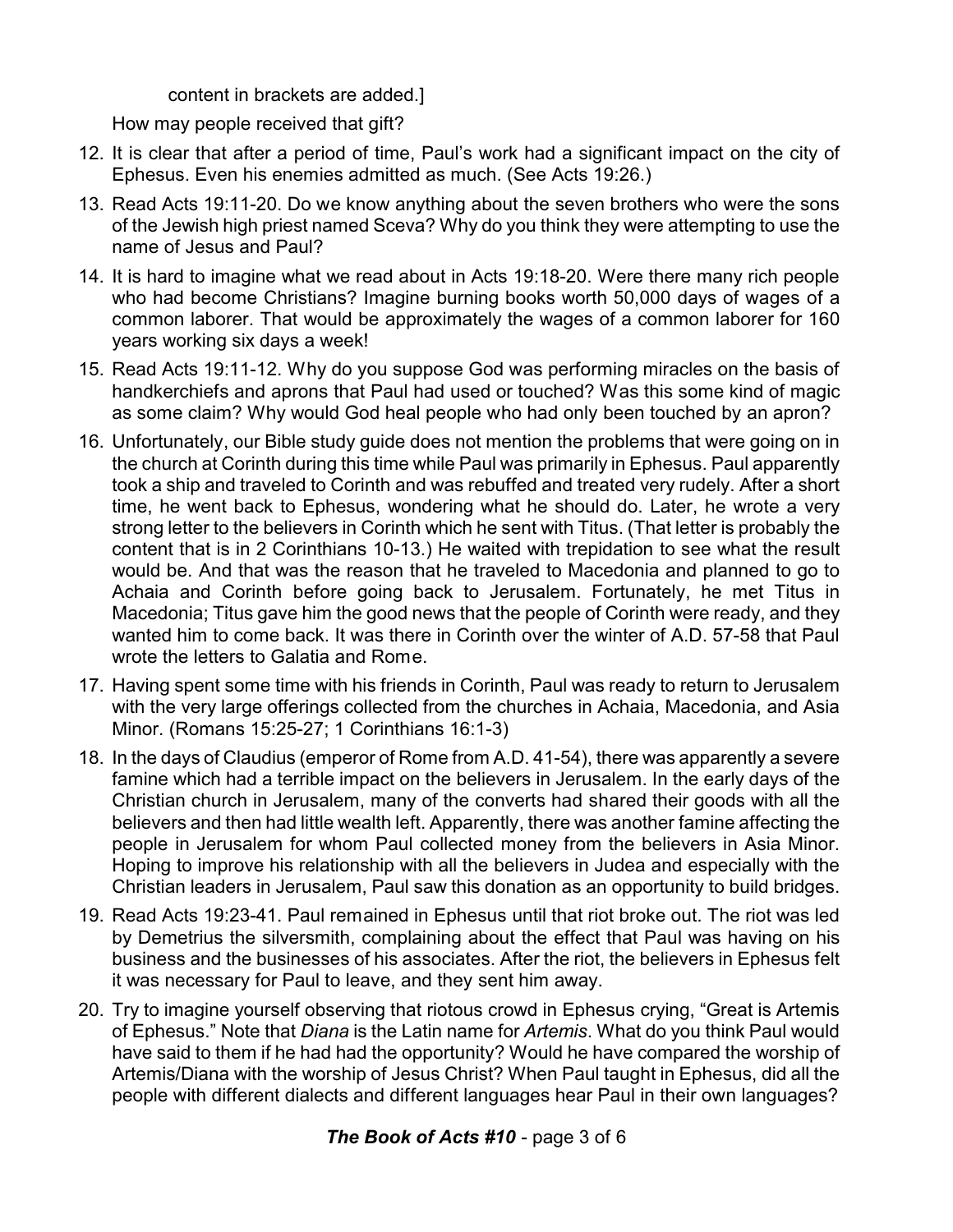- 21. How often do economic and financial considerations impact our beliefs and practices of religion? How many people today are making a lot of money using religion?
- 22. Read Acts 20:7-12. This passage has been used by some to suggest that Christians in Asia were already starting to worship on Sunday. There are a number of reasons why that is not the case. First of all, this was an evening meeting. They were using lights, (Acts 20:8) and Paul continued preaching until midnight. (Acts 20:7) Then, they continued talking after the resurrection of Eutychus until daybreak. (Acts 20:9-11) So, this was not a morning or evening worship service. Furthermore, it is likely that the service actually took place on Saturday night so that Paul could leave on the boat on Sunday morning. However, it is possible that Luke was using a different system of time reckoning so that meeting may have been on Sunday evening. If so, then it took place so he could leave on Monday morning.
- 23. Could you clearly answer someone who claims that the late-night meeting in Troas was the beginning of the trend regarding Sunday as a day to worship? What passages or stories from Scripture would you recite to counter their arguments? Is it any more legalistic to keep the Sabbath holy than it is to obey any of the other nine of the Ten Commandments?
- 24. There is no evidence that early Christians were keeping Sunday or even for calling Sunday the *Lord's day* until at least 75 years later.

Although this term [*Lord's day*] occurs frequently in the Church Fathers with the meaning of Sunday, the first conclusive evidence of such use does not appear until the latter part of the 2d century in the Apocryphal *Gospel According to Peter* (9, 12; *ANF*, vol. 9, p. 8), where the day of Christ's resurrection is termed the "Lord's day." Since this document was written at least three quarters of a century after John wrote the Revelation, it cannot be presented as a proof that the phrase "Lord's day" in John's time refers to Sunday.—Nichol, F. D. (Ed.). (1980). *The Seventh-day Adventist Bible Commentary*,\* vol. 7, 735. [Content in brackets is added.]

- 25. Paul had been away from Ephesus for three or four months. So, as he had opportunity, it was his original plan to sail directly from Corinth to Palestine so that he could reach Jerusalem in time for Passover. As he was about to board the boat, he found out that some Jews were already on the boat with the specific intention to kill him on the boat. (*Acts of the Apostles* 389.2) So, once again, Paul turned his steps northward, traveling to Macedonia and around through Asia Minor on his way back to Jerusalem. With that change in plans, he knew that he could not make it to Jerusalem in time for Passover; so, he planned to make it in time for Pentecost, fifty days later.
- 26. Read Acts 20:15-27. Clearly, Paul had in mind to visit Jerusalem to try to mend fences there and from there to travel west on his way to Rome and possibly Spain. (Romans 15:22-29) At that point in time, Paul probably figured that he would spend the rest of his useful years working in Rome and Spain. So, when he met briefly with the Ephesian church leaders at Miletus, he talked about what he had accomplished while among them and told them that he would probably not see them again. (Acts 20:28-31)
- 27. One of the big issues about the final days of Paul's third missionary journey was why he wanted to go back to Jerusalem. Did the Holy Spirit specifically instruct him to do so? (Acts 20:22) If so, why was he warned by so many not to go to Jerusalem? Even prophets told him not to go. (See Acts 20:22; 21:10-14.)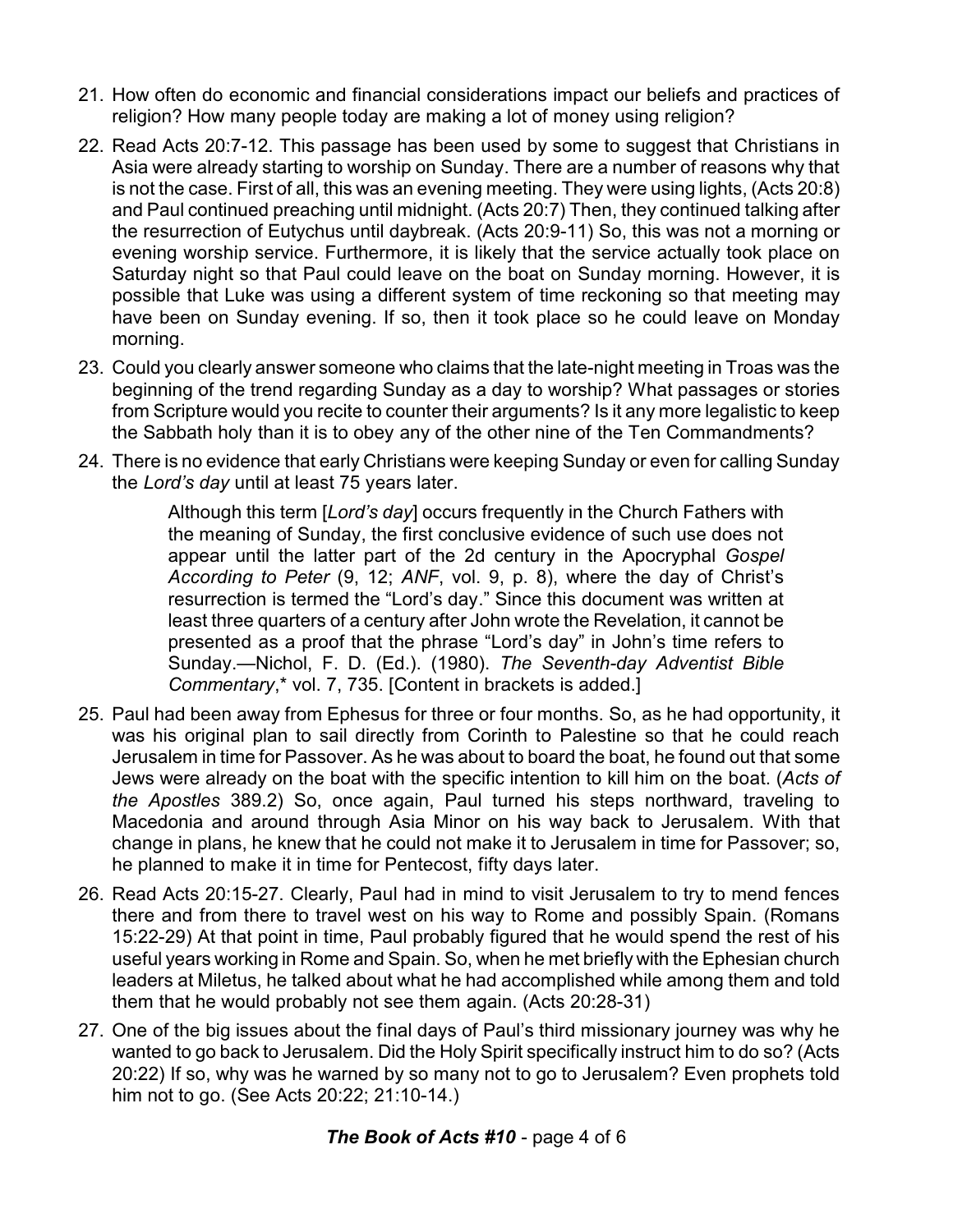- 28. Certainly, Paul understood the challenges of returning to Jerusalem. Even the Christian leaders of the church in Jerusalem viewed him with some skepticism. They still remembered the fact that he had originally been the chief persecutor of the church. Furthermore, there were exaggerated reports of how Paul was telling people not to get circumcised. Additionally, to the non-Christian Jewish authorities, he was nothing but a traitor and an apostate. (Acts 23:1-2)
- 29. Judea had always been a hotbed of revolt against the Roman government. The Pharisees were always working quietly to oppose the Roman government. In this context, the Roman government had to be constantly vigilant to put down any possible rebellion.
- 30. So, if you had been an advisor to Paul, would you have told him to stay away from Jerusalem? Was Paul hoping that traveling to Jerusalem with all these friends and carrying all that money would convince the Jewish Christian leaders that their fears of him were unfounded?
- 31. Was Paul carefully following the guidance of the Holy Spirit? Or, was he in any way stubbornly determined to do what he wanted to do? Paul was misunderstood, maligned, and mistreated, even reviled; but, he pressed on in faith.

The success attending the preaching of the gospel aroused the anger of the Jews anew. From every quarter were coming accounts of the spread of the new doctrine by which Jews were released from the observance of the rites of the ceremonial law and Gentiles were admitted to equal privileges with the Jews as children of Abraham.... His [Paul's] emphatic statement, "There is neither Greek nor Jew, circumcision nor uncircumcision" (Colossians 3:11), was regarded by his enemies as daring blasphemy, and they determined that his voice should be silenced.—Ellen G. White, *The Acts of the Apostles*\* 390.1. [Content in brackets is added.]

32. As we will learn in future lessons, it was because of his Roman citizenship that the Roman guards in Jerusalem were able to preserve Paul's life. Otherwise, he would been killed in Jerusalem. The Romans were constantly watching for any kind of disturbance, especially in the temple courtyard.

> Never before had the apostle approached Jerusalem with so sad a heart. He knew that he would find few friends and many enemies. He was nearing the city which had rejected and slain the Son of God and over which now hung the threatenings of divine wrath.—Ellen G. White, *The Acts of the Apostles*\* 397.5-398.0.

33. Was it God's plan to have Paul put his life in danger as he did?

Many of the Jews who had accepted the gospel still cherished a regard for the ceremonial law and were only too willing to make unwise concessions, hoping thus to gain the confidence of their countrymen, to remove their prejudice, and to win them to faith in Christ as the world's Redeemer. Paul realized that so long as many of the leading members of the church at Jerusalem should continue to cherish prejudice against him, they would work constantly to counteract his influence. **He felt that if by any reasonable concession he could win them to the truth he would remove a great obstacle to the success of the gospel in other places. But he was not authorized of God to concede as much as they asked**.—Ellen G. White,